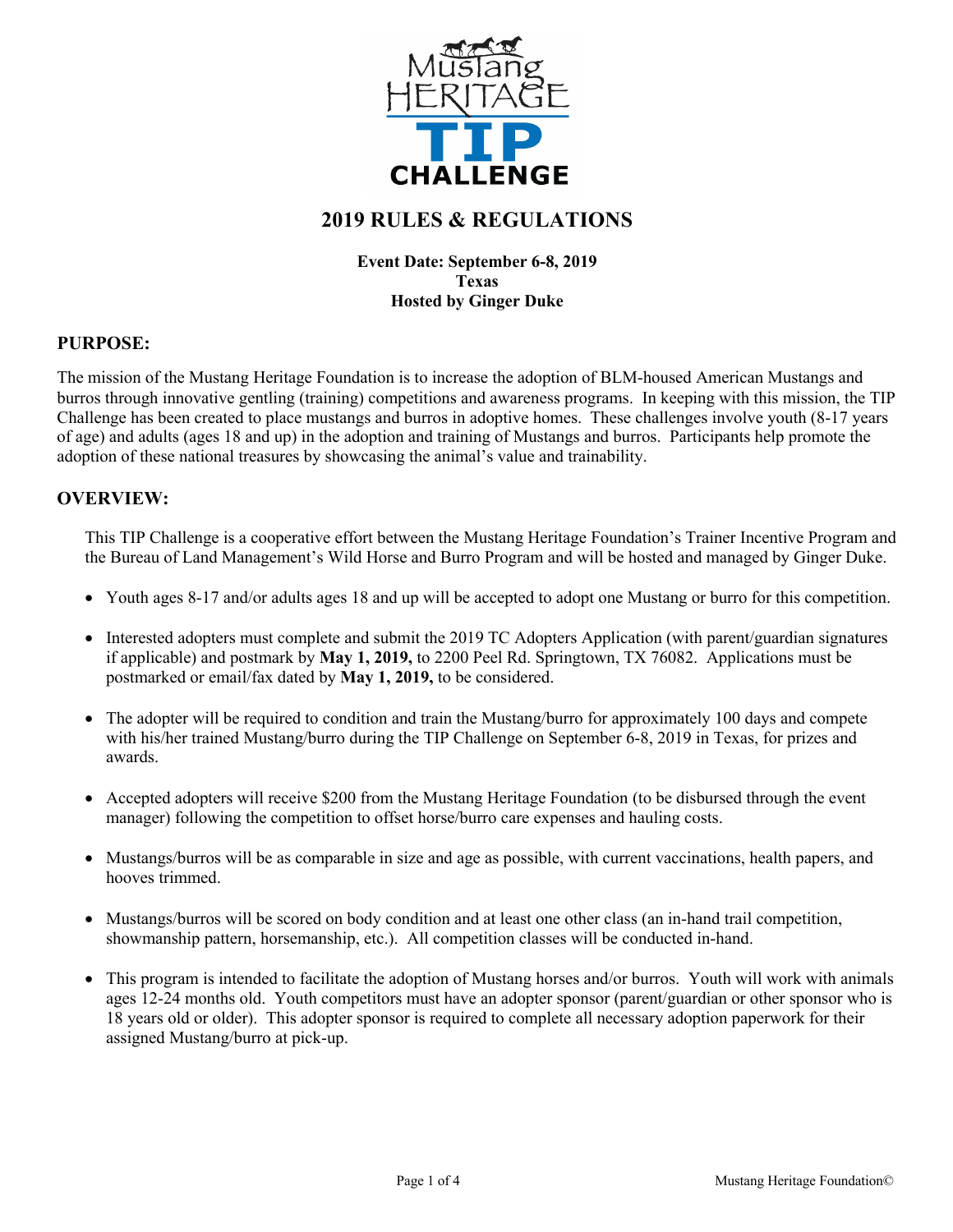# **REGULATIONS:**

- 1. *Participation in this event is by selection only. Therefore the Mustang Heritage Foundation has the unqualified right to determine eligibility and can, at any time, remove an applicant or contestant from a program and/or competition for any reason or for no reason.*
- 2. All interested adopters must complete and submit the TC Adopter Application (with parent/guardian signatures if applicable) and postmark by **May 1, 2019,** to 2200 Peel Rd. Springtown, TX 76082. Applications must be postmarked or email/fax dated by **May 1, 2019,** to be considered. The event manager has the right to extend the application deadline if he/she deems necessary.
- 3. Facility requirements: Facility can consist of a corral/paddock/stall/round pen. Facility must be a minimum of 400 square feet (for example 20 feet x 20 feet or 10 feet x 40 feet) and at least 5 feet high for mustangs 12-24 months old and burros, or at least 6 feet high for mustangs over 24 months old. Facility must be sturdy and constructed of materials such as poles, pipes, or planks (minimum 1.5 inch thickness) without dangerous protrusions. Barbed wire, large-mesh woven, stranded and electric materials are unacceptable for fencing.

Trainers should not release animals into a large open area, such as a pasture, since they may not be able to recapture the animal for training or to provide veterinary care. However, once the animal is gentled, trainers may release it into a pasture or similar area.

Shelter for the animal must be provided from inclement weather and temperature extremes. Shelters must be a twosided structure with a roof, well drained, adequately ventilated, and accessible to the animal. The two sides should block prevailing winds and protect the major body parts of the animal. Tarps are not acceptable. Contact the administering BLM office for shelter requirements in the area.

- 4. Trailer requirements: You must provide transportation for your Mustang/burro. While someone else may transport the animal, all trailers must meet these minimum standards: covered top, sturdy walls/floors, and a smooth interior free from any sharp protrusions; ample head room; removable partitions or compartments to separate animals by size and sex, if necessary; floor covered with a non-skid material; and, adequate ventilation. The BLM requires stock-type trailers with rear swing gates to transport adopted animals. Drop ramp, divided two-horse trailers, and trucks with stock racks are not acceptable.
- 5. Adopter selection will be made based on experience, reference, and fulfillment of BLM requirements. Adopters must be experienced with horses/burros and have the desire to tame and train a Mustang horse or burro for competition.
- 6. The event manager will be responsible for assigning one animal to each accepted adopter.
- 7. All adopters (or in the case of a youth, the parent/guardian/sponsor) must adopt the assigned Mustang or burro before taking possession of it by completing and submitting a BLM adoption application, signing a Private Maintenance and Care Agreement (PMACA), and providing the responsible BLM office with a personal check in the amount of \$125 for adult adopters or \$25 for youth adopters made out to USDI/BLM (or the event manager may issue a single check to BLM on behalf of the adopters).
- 8. The event manager may choose to either deliver Mustangs/burros to accepted adopters or hold a "pick up" at which accepted adopters can pick up their animal.
- 9. Adopters are responsible for all care-related costs from the day the Mustangs are picked up through the conclusion of the competition, including all feed, board, and veterinary care.
- 10. Mustang/burro training must be humane and compassionate. "Least resistance" techniques are encouraged.
- 11. By participating in the Challenge, adopters agree that all photos and filming become the property of the Mustang Heritage Foundation to be used to promote the event and Foundation.
- 12. Conduct: Conduct shall be orderly, responsible, sportsmanlike and humane in the treatment of Mustangs/burros, and in keeping with positively promoting the implementation of the event and fair competition. This includes, but is not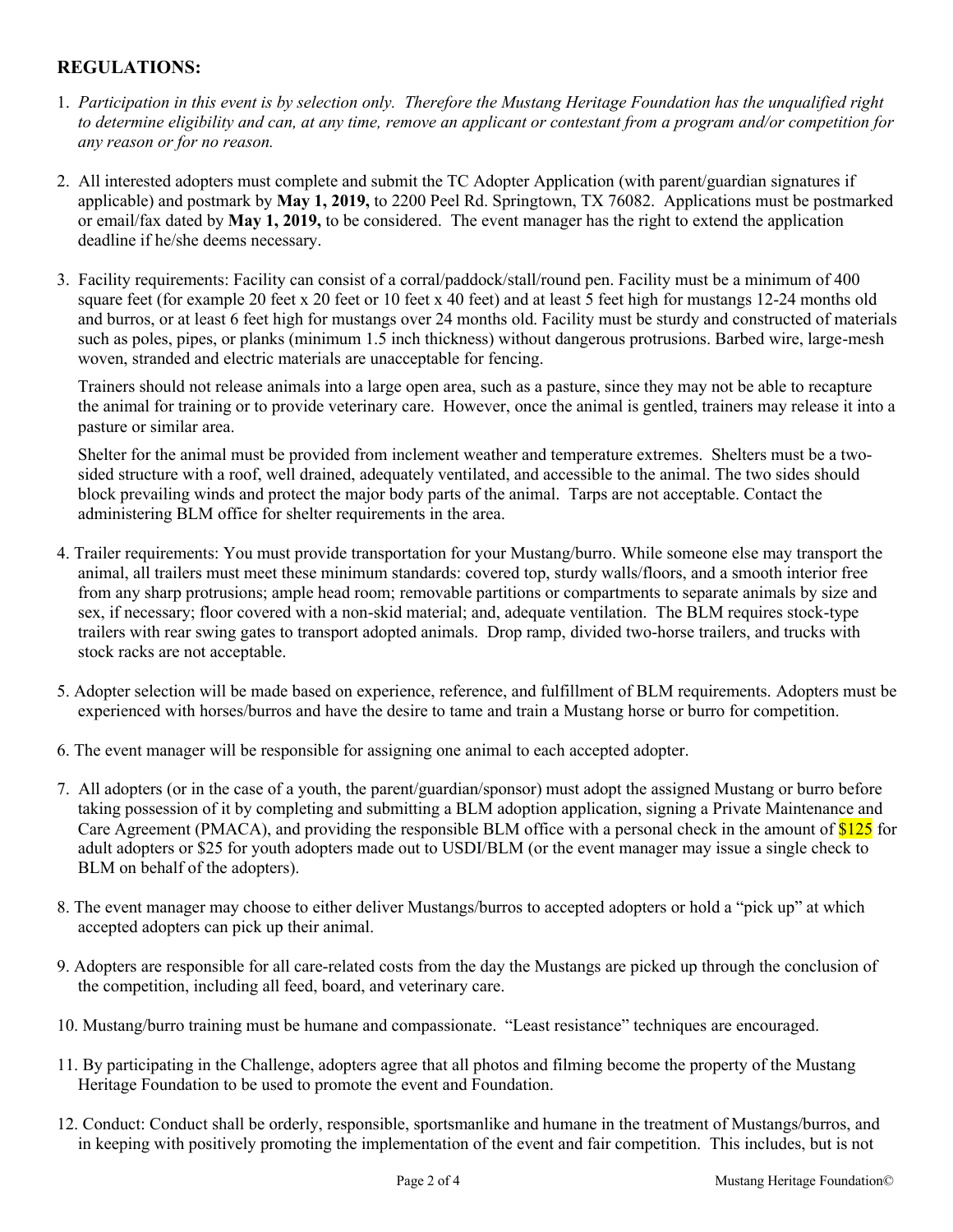limited to: conduct while adopters have Mustangs/burros is in their possession; conduct on the show grounds; conduct while trainers are wearing event logos on / off the show grounds; and includes the conduct of all individuals traveling with trainers, spectators or event managers and all other persons present on show grounds.

Any alleged unsportsmanlike or irresponsible conduct or any other form of misconduct, such as illegal, indecent or profane, and the inhumane treatment of horses are prohibited and shall be grounds for the disciplinary action against offending individuals. Further, event management may immediately expel offenders from the competition or show grounds in order to preserve the decorum of the show. Any applicant or selected individual may be removed from the selection process or this competition at any time if found to have any alleged history of cruelty to animals or humans.

- 13. Sponsorships: The Mustang Heritage Foundation has entered into corporate sponsorship agreements with a variety of companies. The Foundation asks that adopters honor those sponsorships. Adopters will be restricted from wearing apparel or equine products during the competition that have logos that are larger than 4 inches wide and 2 inches tall.
- 14. Winners will be announced immediately following the competition.
- 15. Per BLM adoption rules, adopted Mustangs/burros remain the property of the U.S. Government during the 12 month adoption period and cannot be sold during this time. Animals do not become personal property until the adopter applies for the ownership title following the 12 month adoption period and it has been approved and issued by BLM.
- 16. Some of the mustangs and burros in the TIP Challenge may be sale eligible, meaning they will be purchased rather than adopted. The BLM and/or your TIP Challenge host should notify you if any of the animals in the Challenge are sale eligible.
- 17. If the adopter is unable to keep their Mustang/burro after the competition, it is his/her responsibility to find a new adopter for the animal. The original adopter must sign appropriate BLM relinquishment paperwork and the new adopter must sign appropriate BLM adoption paperwork in order to reassign the animal.

## **RULES:**

- 1. Fulfill all requirements related to hauling, stable facilities, care and training.
- 2. Youth (ages 8-17) and/or adults (ages 18 and up) are eligible to participate. **Parents/guardians/sponsors of youth must sign all appropriate applications and Mustang adoption forms and must ultimately be responsible for the care of horses.** *Children may not receive assistance while in the arena competing.*
- 3. No substitution or replacement of the accepted adopter will be allowed. The adopter who is accepted must be the individual that trains and competes. Youth adopters may receive help in the training and conditioning of their Mustang, but may NOT have assistance during the competition.
- 4. Adopters will receive \$200 from the Mustang Heritage Foundation at the conclusion of the event (to be disbursed through the event manager) to offset horse/burro care and travel expenses. If the adopter must withdraw from the competition due to injury, he or she must supply a doctor or veterinarian note to the event manager describing the injury and/or reason why the adopter or animal will not be able to compete in order to receive the \$200 reimbursement.
- 5. Mustangs may be exhibited in English, Western or other appropriate equine styles. *Silver on your equipment or sequins on your shirts will not earn you any extra points.*
- 6. Training aides will not be restricted, although adopters should realize that horses/burros shown without the use of training aides may be scored higher.

### 7. **RIDING, SITTING, STANDING, and/or PULLING/DRAGGING:**

a. *Adopters are not allowed to ride, sit or stand on their Mustangs or burros at any time prior to or during the competition. This competition is in-hand only.* b. Horses under 3 years old are not allowed to pull any items (carts, sleds, etc.), however the exhibitor may pull an item while leading the horse.